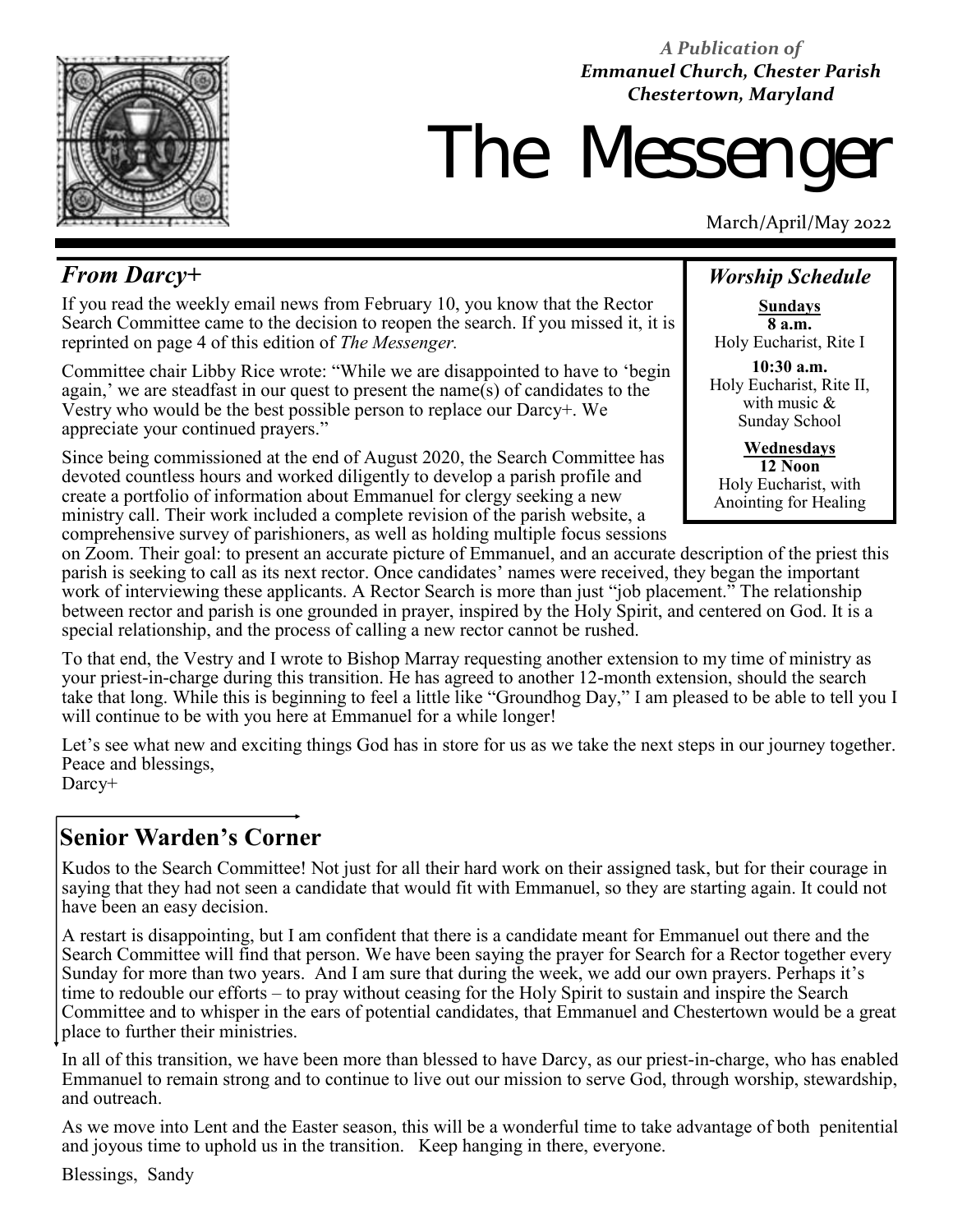# **Did You Know. . .**

. . . that **Tom Mack** has been appointed and confirmed by Vestry vote as the fourth Trustee of or The Emmanuel Preservation Fund (aka Preservation Trust)?

. . . that **Stephanie LaMotte** will join Joe Holt for a performance at The Mainstay on Friday evening, March 4, at 8 PM? Tickets are available at **www.mainstayrockhall.org** or by calling 410-639-9133.

. . . that the **154th Convention of the Diocese of Easton** will be held via Zoom and available to be viewed on Facebook on Saturday March 5 beginning at 9 AM?

. . . that the **Emmanuel Concert Series** will resume with an organ recital by Bruce Barber on March 11 at 7:30 PM? The series will continue on April 8 with a concert performance by Krista Rakich, and conclude with a performance on April 29 by Ken Cowan?

. . . that the total of **cash distributions** in support of outreach programs from Emmanuel during 2021 was **\$37,361.18** from private donations, Emmanuel's Outreach budget, and the Rector's Discretionary Fund, plus **\$10,000** from the Bazaar?

. . . that **The Giving Tree** supported 11 families with 18 children? A total of 116 gifts plus 25 Acme and Redner's gift cards, and several hand-knitted items from the Bazaar were donated. Additional cash donations totaling \$1385 allowed us to purchase the few gift items that were not "taken" from the tree and to donate \$1005 to the Community Food Pantry in January of 2022.

**. . .** that **Brown Bags Against Hunger** collected and distributed 48 bags of food (4 bags per month) to Social Services during 2021 to help families dealing with food insecurity?

**. . .** that our **Eucharistic Visitors** are again able to take Communion out to our home-bound parishioners? If you would like a visit, please contact Darcy+.

# **VESTRY HIGHLIGHTS from January and February**

- Approved the budget for 2022.
- Approved resuming Coffee Hour in February once COVID positivity rates decline to below 10%.
- Received reports from the Vestry liaisons to the various parish committees, including the Stewardship Committee. It was noted that pledges have continued to come in, allowing the Vestry to approve a balanced budget for 2022.
- Appointed a committee to work with the Wardens on the wording and placement of a plaque on the exterior of the church building recognizing the role enslaved persons played in the construction of our church building from 1766-1782. The committee will also assist in obtaining the appropriate permissions from the Maryland Historic Trust and the Chestertown Historic Commission for displaying the plaque on the exterior of this historic building.
- Approved hosting the Artist Fellowship Exhibit of work created by the five Kent County fellowship artists (Bogey Brown, Allen Johnson, Jason Patterson, Mike Pugh, and Gordon Wallace) who were commissioned to interpret one or more stories of African American history collected by Chesapeake Heartland. The exhibit is being presented by the Kent Cultural Alliance and Chesapeake Heartland.
- Discussed lifting the indoor mask mandate for fully vaccinated persons in accordance with the guidance issued by Governor Hogan. Decided to wait until COVID transmission levels fall further before changing our mask requirements.
- Approved a letter requesting Bishop Marray approve a 12-month extension for Darcy+ as Emmanuel's priest-in-charge.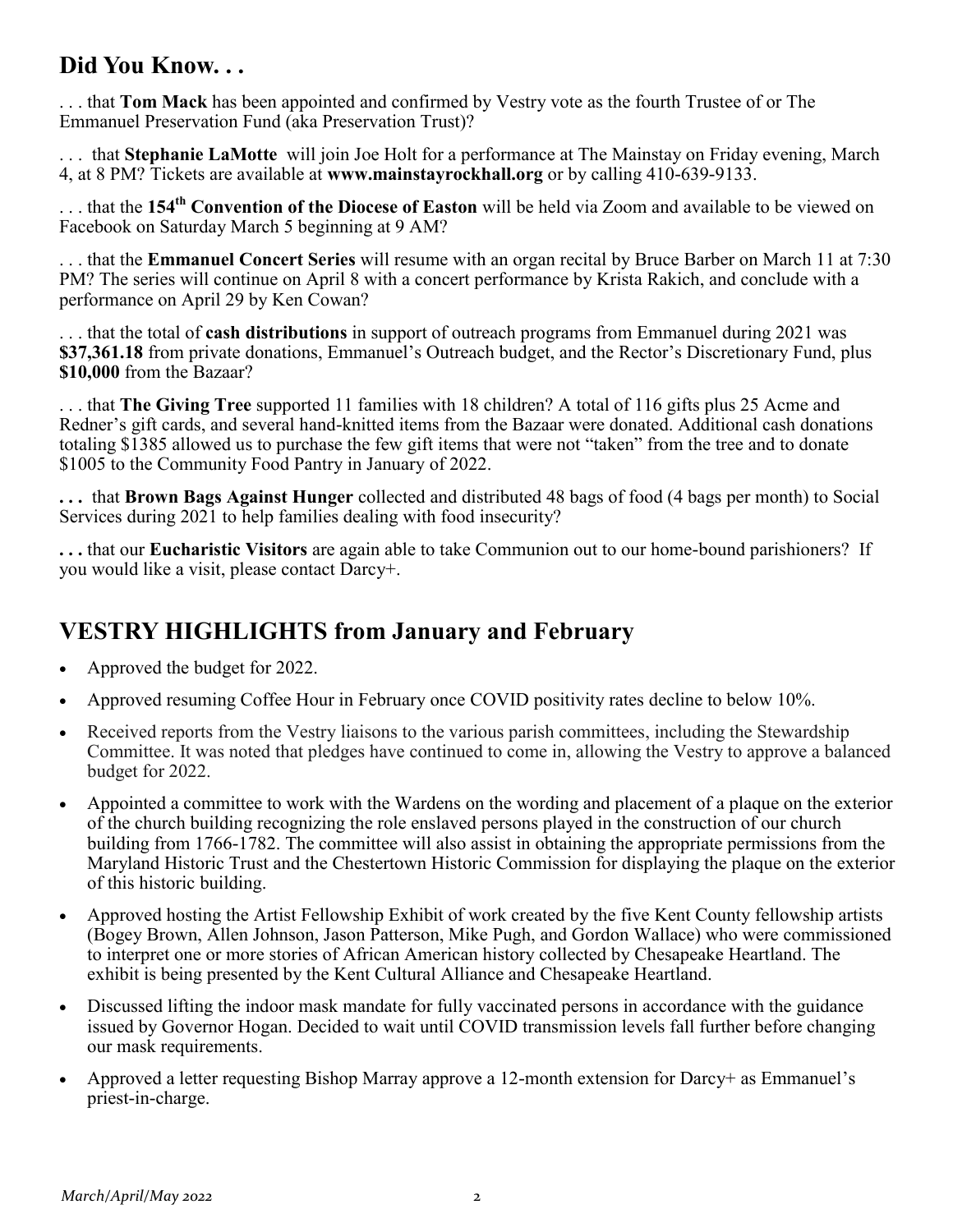# **An Important Next Step in the History of Emmanuel** *by Sandra Bjork*

As you may remember, last summer and fall, as a result of the research and fine writing by George Shivers and Darcy, there was a series of articles about the history of Emmanuel culminating the handsome trifold display in the Parish Hall. Quoted here is significant statement from those writings, "…, *it has become apparent that the history of Emmanuel Church, Chester Parish, is inextricably intertwined with the history of slavery in Maryland*."

The Vestry has talked about a good way to acknowledge and respond to that history. Our first steps were the educational efforts of last fall. We examined the ways other churches, institutions, and communities were addressing their own complicated histories "inextricably intertwined with slavery." The approaches were many and varied.

Darcy found a particularly meaningful wording on a plaque at St. James, Hamilton Square, New York City in an article on this topic. The Vestry decided that a similar plaque on an outside wall at Emmanuel would be an appropriate acknowledgement. The language below was fashioned and approved by the Vestry and presented to the parish at the Annual Meeting:

#### **In solemn remembrance of and with gratitude for those enslaved persons who through their involuntary labor and sacrifice made possible the founding and preservation of this church, originally named Chestertown Chapel, 1766.**

### **The Vestry of Chester Parish, Emmanuel Church, 2022**

A committee (Frank Durkee, George Shivers, and Edith Foley with the Wardens) is currently considering design possibilities and the best location for placement of the plaque. Once that work is completed, the applications for approval to place a plaque on an exterior wall of the church be submitted to the Maryland Historic Trust and the Chestertown Historic District Commission.

Stay tuned for updates in the Messenger and weekly E-Mail News.

# **Upcoming Diocesan Youth Events**

To learn more about both of these opportunities, and to register for either or both, go to [https://](https://dioceseofeaston.org/youth/) [dioceseofeaston.org/youth/](https://dioceseofeaston.org/youth/)

**April 29th - May 1st: The Youth Summit, themed "Journey**", at Camp Wright is a weekend retreat for 6th-12th graders. We'll worship together, explore relevant topics, develop leadership skills, and just enjoy a little time on the shore of the Chesapeake Bay. The Youth Summit is led by high school juniors and seniors in our Diocese. **Cost: \$75/person all-inclusive; Deadline to Register: March 15th.** 

### **July 24 – 29, 2022: Summer Mission Trip to Charleston WV.**

Our Diocese has a long history of mission trips and we hope to continue that moving forward. This year's partner organization, **[Youthworks](https://r20.rs6.net/tn.jsp?f=001w6EvJpCwSnBQzsdaheKJoq_XvCI_hcsr7L10pXk1Z_XeMhJkoQCGN7stGbMKME5nAnjDgZU-jc7SHVcrG1w3Yx9P5iBbVhgrx9Qj_uzuhMYlVYfcY6a6wPCfRRTIFEUIrTyIOapQ9sbouW3fJxCJ_Q==&c=KlJDCEXNcBiMKn9PBhWjafUh7fRnRyPbgA7h4EB-WAN_eTOlJx3dRA==&ch=sKnYvgoxtgT1)**, makes sure that our groups work *alongside* community members and leaders, to "help students experience God in a new way, to empower young leaders to put their faith into action, and to join in what God is doing all around the country." Anyone in 6th grade and above, including parents and adult leaders, are welcome to join us. **Cost: \$600/person all-inclusive; Deadline to Register: March 15th .**  There will be a Mission Team - Pre-Trip Gathering: Sunday, June 12th 2:00pm-6:00pm (Location TBD).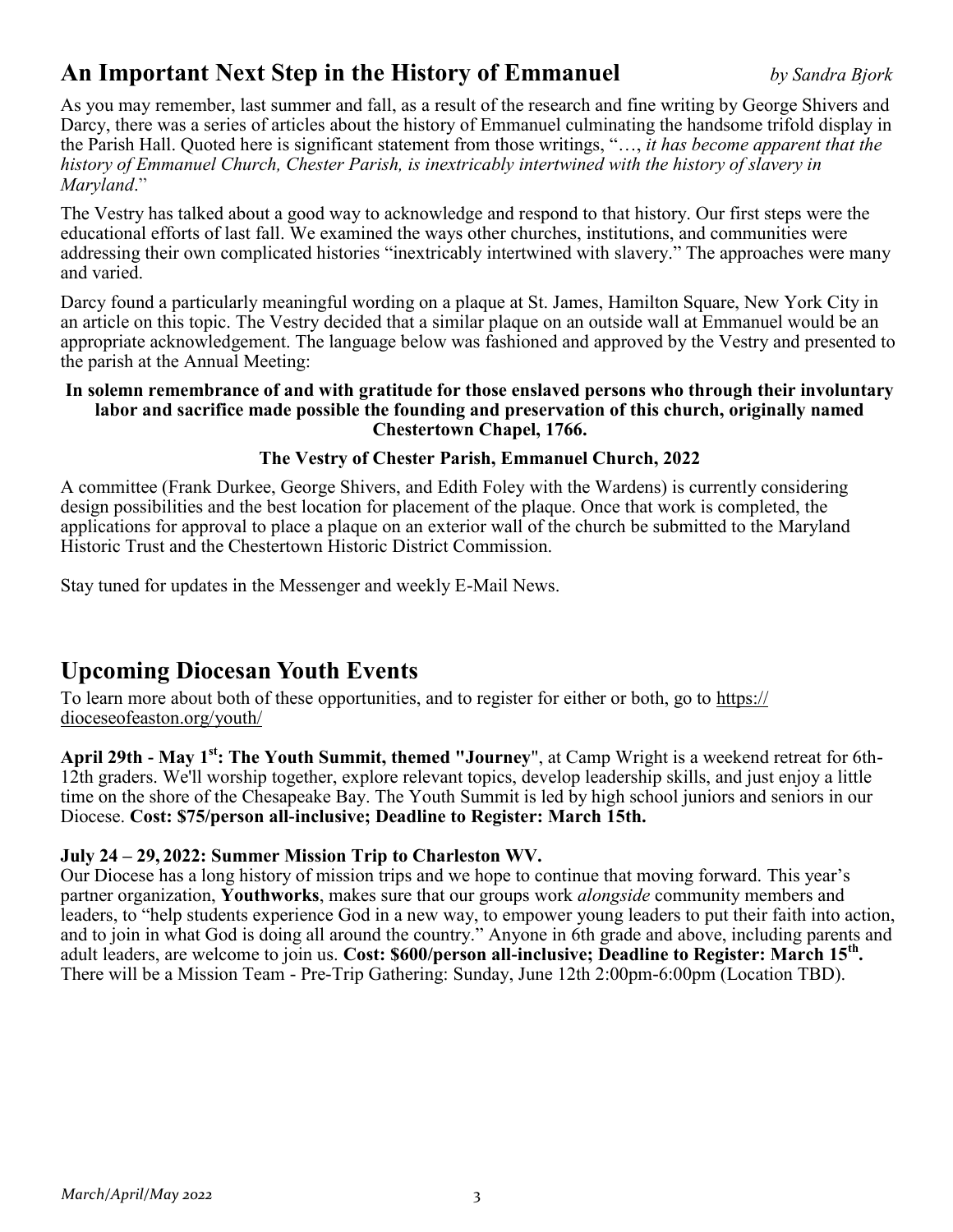# **Search Committee Update**

At our Search Committee meeting two days after Emmanuel's Annual Meeting, we came to the decision to reopen our search with the Office of Transition Ministry. Our Profile will again be posted on the national website for a period of 6-8 weeks. Priests who are interested in the position of rector at Emmanuel will apply to the Reverend Patrick Collins, who is the Transition Officer for the Diocese of Easton. He will run a preliminary 'Red Flag Check' on any candidates and then send any who qualify to us, for our process of discernment to begin. It is likely that that will happen some time in May. While we are disappointed to have to 'begin again,' we are steadfast in our quest to present the name(s) of candidates to the Vestry who would be the best possible person to replace our Darcy.+

We appreciate your continued prayers.

| Libby Rice 410-708-7772     | Carolyn Spencer Brown 908-391-3560 | Steve Croker 443-480-2476 |
|-----------------------------|------------------------------------|---------------------------|
| Sandy Durfee 443-480-4547   | Darlene Housley 410-778-5354       | Joe Goetz 410-739-7840    |
| Earl McGimpsey 419-901-0824 | Katie Moulsdale 410-708-7771       | Bob Tyson 410-778-1908    |

# **Lent 2022**

We hope you will join us on Ash Wednesday, March 2, at either noon or at 6 p.m. as we enter into the season of Lent. This is the time, as our Prayer Book reminds us, when we are "invited to the observance of a Holy Lent, by self-examination and repentance; by prayer, fasting, and self-denial; and by reading and mediating on God's holy Word." It marks the beginning of a liturgical season dedicated to reminding us of what God has done and continues to do for us in our daily lives. By focusing on God's message of forgiveness and absolution, we are called to renew our commitment to Christ and his church as we reflect on Jesus' life, death and glorious resurrection.

As we all adjust to living our lives in the shadow of the COVID pandemic, we are all making constantly revised decisions about our comfort level in returning to church and church-based activities, as well as other indoor programs and events. Knowing this, the Vestry joins me in inviting you to participate in any or all of these opportunities for prayer and study this season:

#### **Holy Eucharist: Ash Wednesday with Imposition of Ashes** at noon and 6 p.m.

Every **Wednesday** at noon.

Every **Sunday** at 8 a.m. and at 10:30 a.m.

**Lenten Program: "Entering the Passion of Jesus, a Beginner's Guide to Holy Week"** every Wednesday at 6:30 p.m. in the Parish Hall, beginning **Wednesday, March 9**. This 6-week program has both a video and a discussion component. In it, author, professor, and biblical scholar Amy-Jill Levine explores the biblical texts surrounding the Passion story. She shows us how the text raises ethical and spiritual questions for the reader, and how we all face risk in our Christian experience.

**Weekly Bible Study:** every Wednesday at 11 AM, discussing the scripture readings for the upcoming Sunday.

**ONLINE: "Lenten Storytelling with Bishop Porter Taylor"** Sunday evenings, March 6 -April 3, 6 – 7:30 PM with The Retreat House. See: **<https://retreathousehillsboro.org/>**

**During Holy Week** we will have our traditional service of Holy Eucharist on Maundy Thursday, Good Friday service at noon, Tenebrae with the choir Good Friday evening. Watch the weekly email news for more details.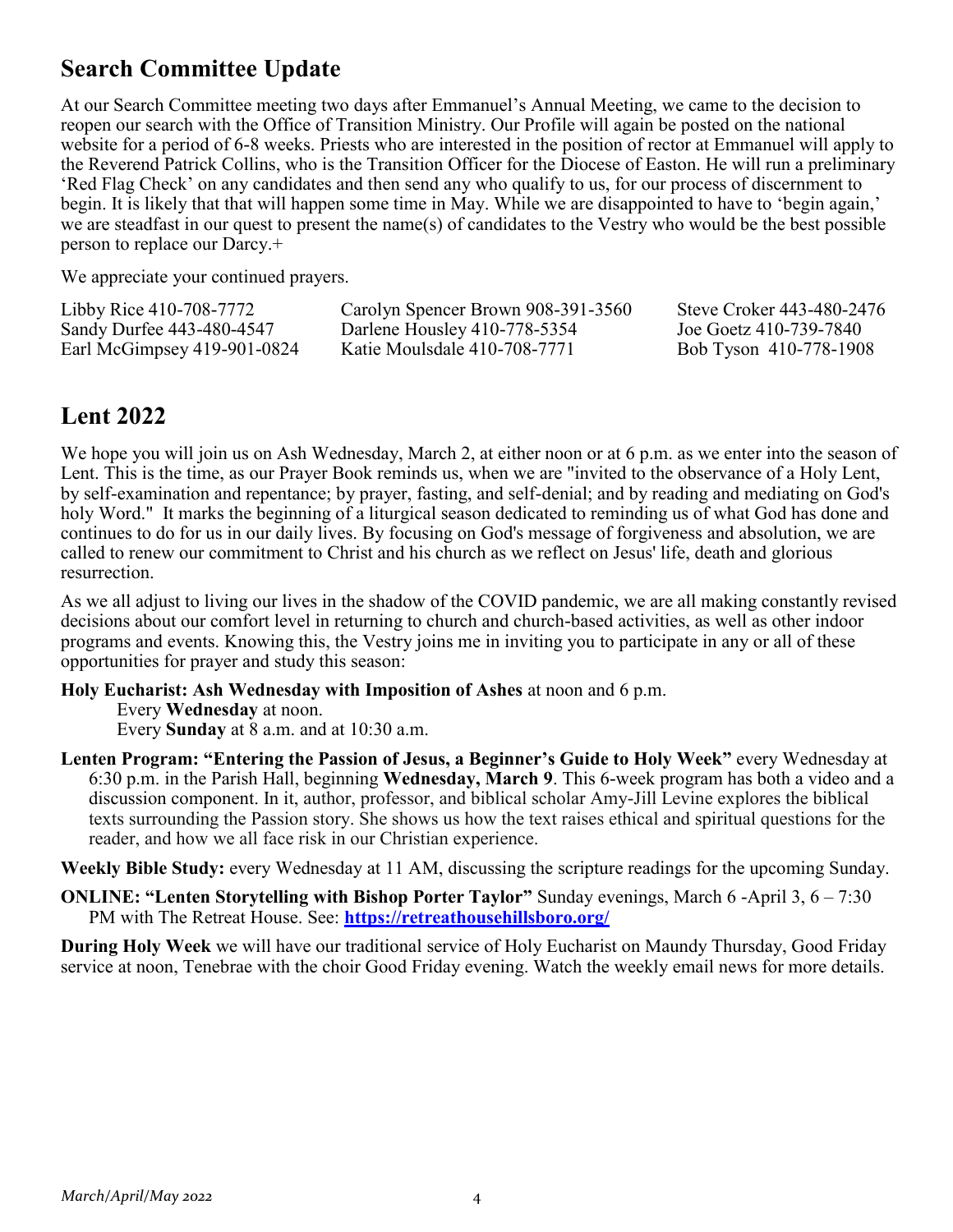# **Holy Week Services**

| Palm Sunday, April 10:   | Blessing of the Palms and Holy Eucharist, 8 a.m. and 10:30 a.m.                                                          |
|--------------------------|--------------------------------------------------------------------------------------------------------------------------|
|                          | Maundy Thursday, April 14: Service of Holy Eucharist with Stripping of the Altar, 6 p.m.                                 |
| Good Friday, April 15:   | Good Friday Prayer Book Liturgy at 12 noon with Communion from the<br>Reserved Sacrament.<br>Tenebrae Service, 7:30 p.m. |
| Easter Sunday, April 17: | Joyous celebration of the Resurrection of Our Lord.<br>Watch the E-Mail News for times of the services.                  |

# **The 80th General Convention of the Episcopal Church** *by Sandra Bjork*

It isn't often that a once-in-a-lifetime opportunity happens twice! That has happened for those of us who have lived in Maryland for the last 25 years! We have been able to participate or observe two General Conventions of the Episcopal Church up close and personal. In 1997, the General Convention was in Philadelphia and from July  $7 - 14$ , it will take place in Baltimore.

One of our fellow parishioners had the opportunity to serve as a deputy - seven times - our own Nancy Dick.

For me, it was a one-day bus trip to Philadelphia from my former church in Bethesda and this year, I will have the honor and privilege to be a lay deputy to Convention from the Diocese of Easton. I will serve with four clergy – the Rev. Mark Delcuze, the Rev. Mary (Garner) Friel, the Very Rev. Charlie Osberger, and the Rev. Canon Patrick Collins, and three other lay persons – Eddie Vance, Charlotte (Peaches) Meyer, and Jim Kamihachi. There are four alternates for each order.

I was both thrilled and overwhelmed in Philadelphia. I did not know very much about the business of the Convention, but standing in the auditorium and participating in Noon Day Prayer service with the Presiding Bishop and more than 900 deputies and other Episcopalians was a memorable moment.

The Diocese of Maryland is the host for the Convention and is coordinating volunteers. There are many opportunities to help. If you are interested in volunteering, the 2-Step process begins by completing an online form (https://dfms.formstack.com/forms/volunteer\_interest) or call to Caroline Bomgardner at 410-467-1399, ext. 1379. This link will be provided in the Email News.

Maybe an Emmanuel day trip to spend time in Baltimore would be a good way to have a bit of the experience of the General Convention. If anyone is interested in helping to plan and organize or simply be on the bus, please let me know. July will be here sooner than we think.

# **A Special Opportunity for Rev. Darcy**

I will be away from March 14-23, taking advantage of a unique opportunity, and spending some time with family. My daughter is presenting a paper at a conference in France and, since her eight -year old daughter is on Spring Break during that time, she decided to take her daughter, and invited me to accompany them. How could I say "no"?!

Emmanuel will be in good hands with the Vestry in charge and the Rev. Eleanor Ellsworth taking services on March 20! Thanks for giving me the time to go with them.

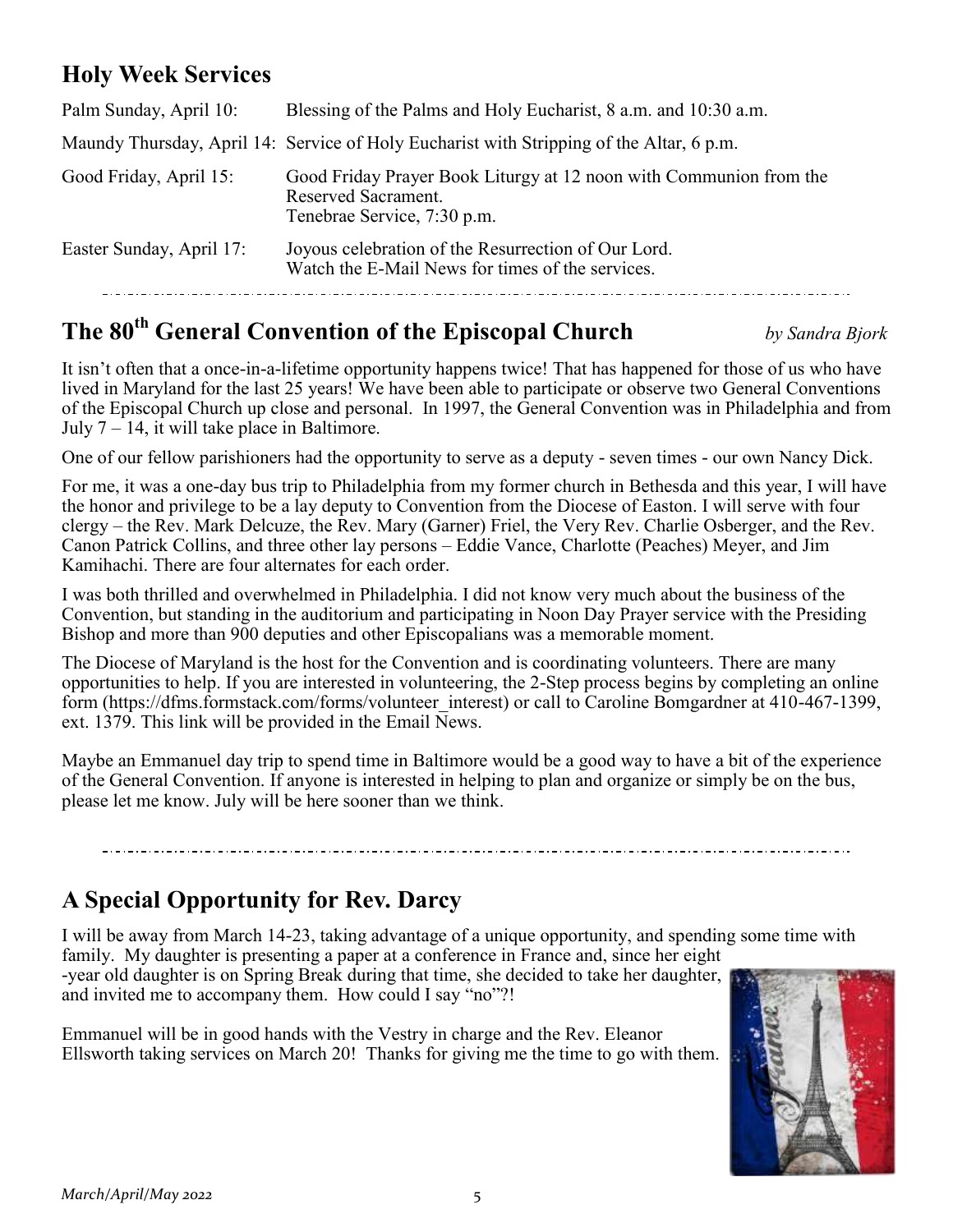# **Welcome to Emmanuel's Newcomers!** *by Elizabeth Riedel*

**Anne Scott** moved here from Charlottesville, Virginia. Her parents Jane and Tony Scott moved here 30 years ago; Jane lives at Heron Point is a member of the congregation and her late father's ashes are in the Emmanuel Garth.

A medical anthropologist, Anne is currently working remotely as Executive Director of the Center for Geospatial Solutions at the Lincoln Institute of Land Policy. The institute specializes in using data and analysis to help people make smart decisions for land conservation, water management, and climate change adaptation. Her area of expertise is in the effects of environmental and climate change on public health.

#### *Background:*

Anne grew up in Wilmington, Delaware and spent weekends at her grandparents' farm in Easton, MD. She went to Tower Hill School in Wilmington and St. George's School in Middletown, Rhode Island. She studied Fine Arts as an undergraduate at the University of Pennsylvania and later earned PhD in anthropology there.

She has two sons: Harrington is 21 and attends Auburn University in Alabama, and Benaiah, 19, who is a sophomore at Virginia Commonwealth University in Richmond. She has brown Lab named Lola and a Jack Russell terrier named Flurry.

### *Interests:*

She loves to sail, kayak and walk Lola and Flurry at Turner's Creek. She recently enjoyed reading *Late Migrations* by Margaret Renkl and *Miss Benson's Beetle* by Rachel Joyce.

### *Getting Away:*

Like many of us, Anne prefers to be on the water and chooses the Chesapeake Bay and Buzzards Bay in New England for vacation. She says, "As long as I am on the water, I am happy and relaxed."

**Drew Berding** just moved here from Sisters, Oregon (Central Oregon near Bend) to join Heron Point when an apartment is available. In the meantime, he is staying with his daughter Stephanie LaMotte and her husband Richard.

### *Background*:

He was born in Washington, D.C., and attended high school there where he met his wife, Marilyn. He earned a degree in electrical engineering from Rensselaer Polytechnic Institute (RPI) in Troy, NY. After graduation he headed out to San Jose, California to work at IBM. For 35 years he was part of the Silicon Valley crowd, starting several companies.

Marilyn brought him three wonderful children: Stephanie, Ken, and Keith, seven grandkids, and many great grandkids. They were married 53 years until she died from early-onset Alzheimers. He later married a wonderful woman named Clare who died after three years from a massive stroke. Despite the heartaches and losses, he affirms that he has "been so blessed by God."

### *Interests:*

He loves to study and write about the Bible---God's loving revelation of Himself to us. He writes an inspirational blog at DrewBerding.blog.

**The Reverend Allen & Gwen Spicer** moved to Heron Point from Bethany Beach, Delaware in January after living there four and a half years. They previously lived in Baltimore for 33 years, and on the Eastern Shore for 19 years. They have two daughters (Karen & Jennifer) and three grandchildren.





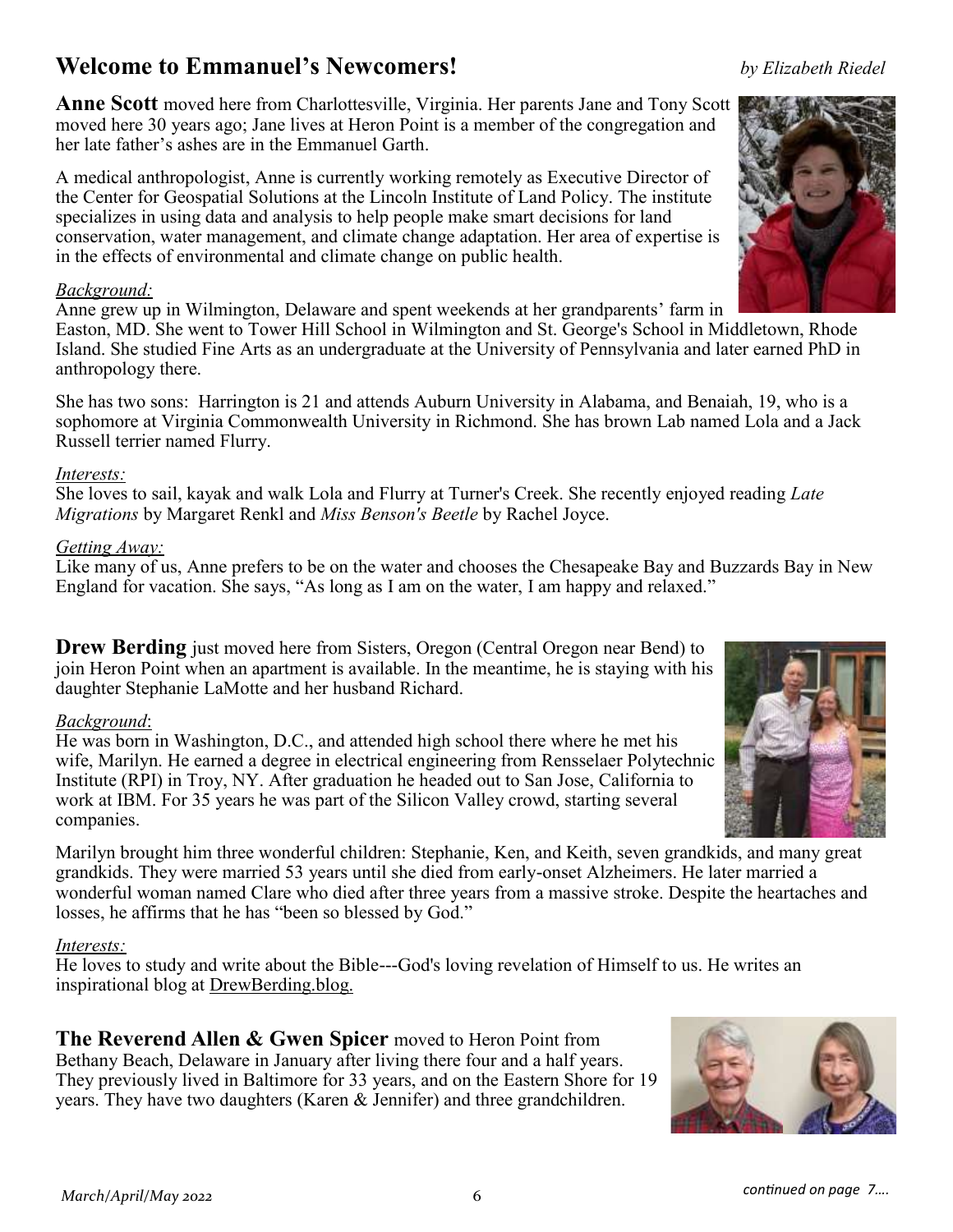#### ...*continued from page 6*

Their younger daughter, Karen, was born in Chestertown and now lives in Wrightstown, NJ with her husband, Dave, and her son, Davis. Karen and Dave's daughter, Madison, lives in Bethany Beach.

Jennifer was born in Easton when they lived in Denton, and now lives in Huntsville, AL with her husband, Will, and daughter, Katie. Katie is following in her mother's and her grandfather's footsteps as a counselor at Camp Wright.

#### *Background:*

Gwen is a graduate of Western Maryland College (now McDaniel College). Her work included teaching nursery school in Easton, serving as Administrative Assistant in a school financial office in Baltimore, and working with The Corporation which provides care for widows, widowers and orphans of Episcopal clergy in the Dioceses of Easton, Maryland, and Washington (D.C.).

Allen is a graduate of Western Maryland College and the Virginia Theological Seminary. He was the  $29<sup>th</sup>$ Rector at Emmanuel from 1968-1972. Prior to coming to Emmanuel he served as an assistant Rector in two places in Baltimore, and as Rector at Christ Church, Denton. Following his years at Emmanuel Allen served as Dean of Trinity Cathedral, Easton, as well as Assistant to the Bishop of Easton. He also was Director of Camp Wright from 1965-1983. He was Rector at Nativity and Holy Comforter on Cedarcroft Road in Baltimore from 1984-1998.

#### *Interests:*

Gwen loves music and enjoyed singing with the Baltimore Symphony Chorus. She has played the flute since fourth grade and plays the piano. She enjoyed hiking in the Rideau Lakes area in southern Ontario as a child, and now enjoys the trails in Assateague Island National Seashore. Gwen enjoys reading and stays in contact with her book club in Baltimore.

Allen enjoys hiking, and found trails in the Grand Tetons and the Algonquin Provincial Park were especially challenging. He loves going to baseball games (he's an O's fan) and is now exploring minor league teams. Allen stays in contact with folks from Camp Wright. His reading interest is U.S. history, church history and current events.

#### *Getting Away:*

The Spicers recently visited Ithaca College (Maddi graduated in 2021), Lynchburg University (Davis is a junior), and High Point University (Katie is a freshman).

Their more far-reaching travel included Africa, Australia/New Zealand, Bermuda, Canada, Europe, the Middle East and the West Indies. Gwen had the opportunity to be a supporting chaperone for a school trip to Ecuador; and, as a participant on a school trip to China with their daughter, Karen, and granddaughter, Maddi, who was studying Chinese at the time.

# **...And This Is…**

**Sandy Bjork**, our Senior Warden, calls herself a New Englander but she also considers herself a Marylander after living for over 50 years on the Western and Eastern shores. She is a cradle Episcopalian, and her faith has shaped her life in many ways. She says she has been privileged to have played leadership roles at her previous parish of St. Luke's Bethesda, including the installation of a 64 foot labyrinth.

*Background:* She was born in Connecticut and grew up in Berkshire County in Massachusetts surrounded by fine music, theater and dance. She attended many performances at Tanglewood, the summer home for the Boston Symphony, and Jacob's Pillow, an innovative dance center.

She spent most of her working life in various aspects of nursing, including direct patient care, utilization review, and case management. Late in her career, she earned a law degree and spent the last years before retirement assisting radiologists to develop guidelines and standards for their profession.

*Interests:* Music, especially singing, and traveling are among her favorite activities in her leisure time. She also enjoys gardening and watching the birds at the feeders, particularly the hummers.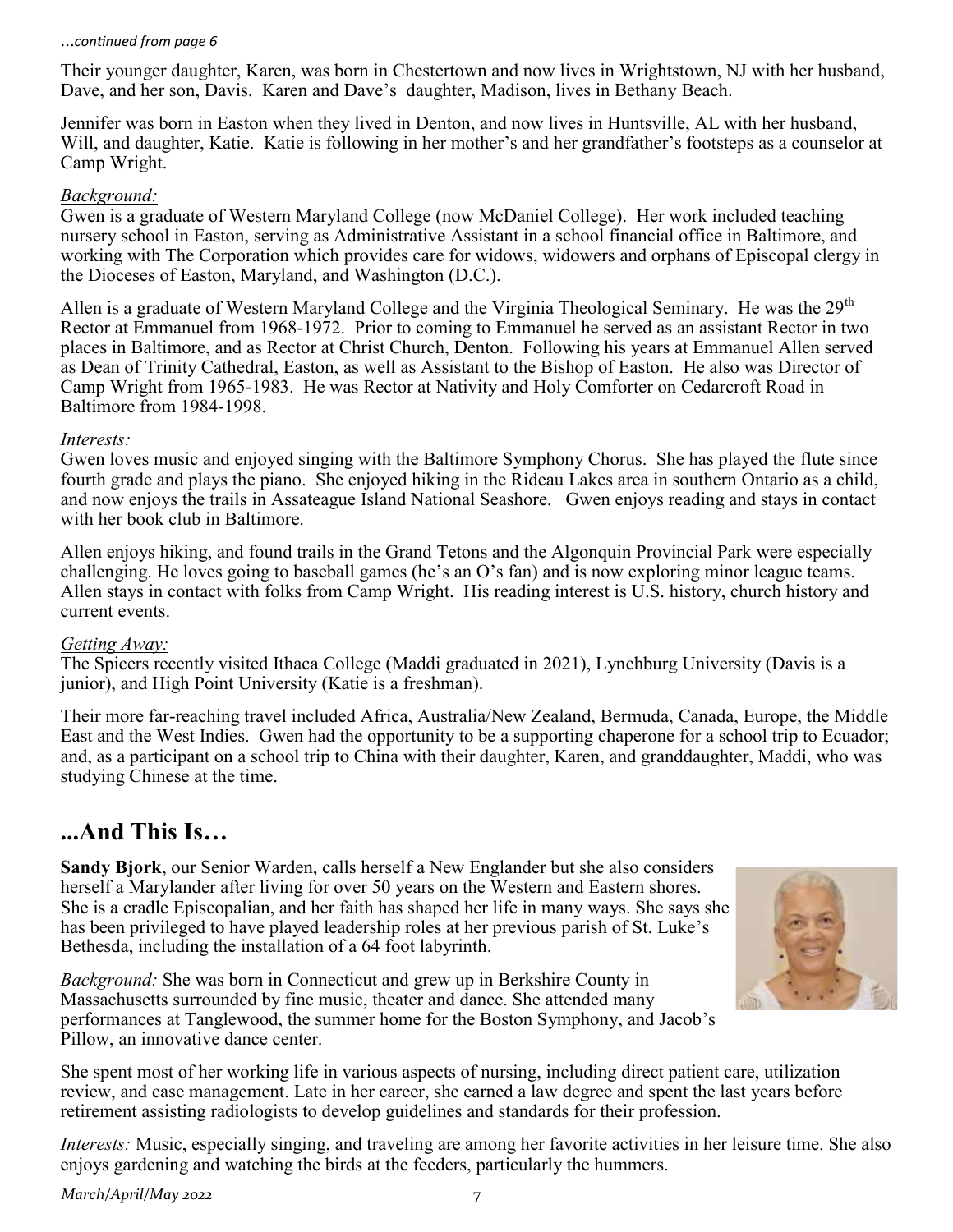

# **Emmanuel Concert Series Resumes**

The 28th season of the Emmanuel Concert Series continues this spring with three recitals on the beloved Harrison & Harrison organ:

**Friday, March 11 at 7:30, Bruce J. Barber**, organist and Director of Music at Christ Church, Christiana Hundred will return to play works by Buxtehude, Bach, Mendelssohn, Boulanger, and Tournemire. Bruce has quickly become a favorite performer with thoughtful programs and brilliant playing.

**Friday, April 8 at 7:30, Christa Rakich**, Visiting Professor of Organ at Oberlin College in Ohio will play on the series for the first time. Prof. Rakich is an internationally known recitalist and prior to her time at Oberlin was on the organ faculty of the New England Conservatory of Music. Known especially as a Bach interpreter, she also plays a wide repertory of works by less-performed composers.

Finally, **Friday, April 29 at 7:30, Ken Cowan**, Head of the Organ Program at Rice University will make his twenty-fifth appearance on the series. Ken is beloved of Emmanuel audiences and we're delighted to finally celebrate his (much postponed) Silver Jubilee with us.

Tickets for all concerts are \$20, available at the door. Contact the parish office with questions about the series.



**Frank Durkee—**e-mail address: fdurkee@oconorhomes.com

**Steve Croker—**402 Osprey Court, Chestertown, MD 21620

**The Rev. Allen & Gwen Spicer—**452 Egret Court, Chestertown, MD 21620

**Anne Scott—**112 Riverside Terrace, Chestertown, MD 21620

**Drew Berding—**9104 Point Lane, Chestertown, MD 21620





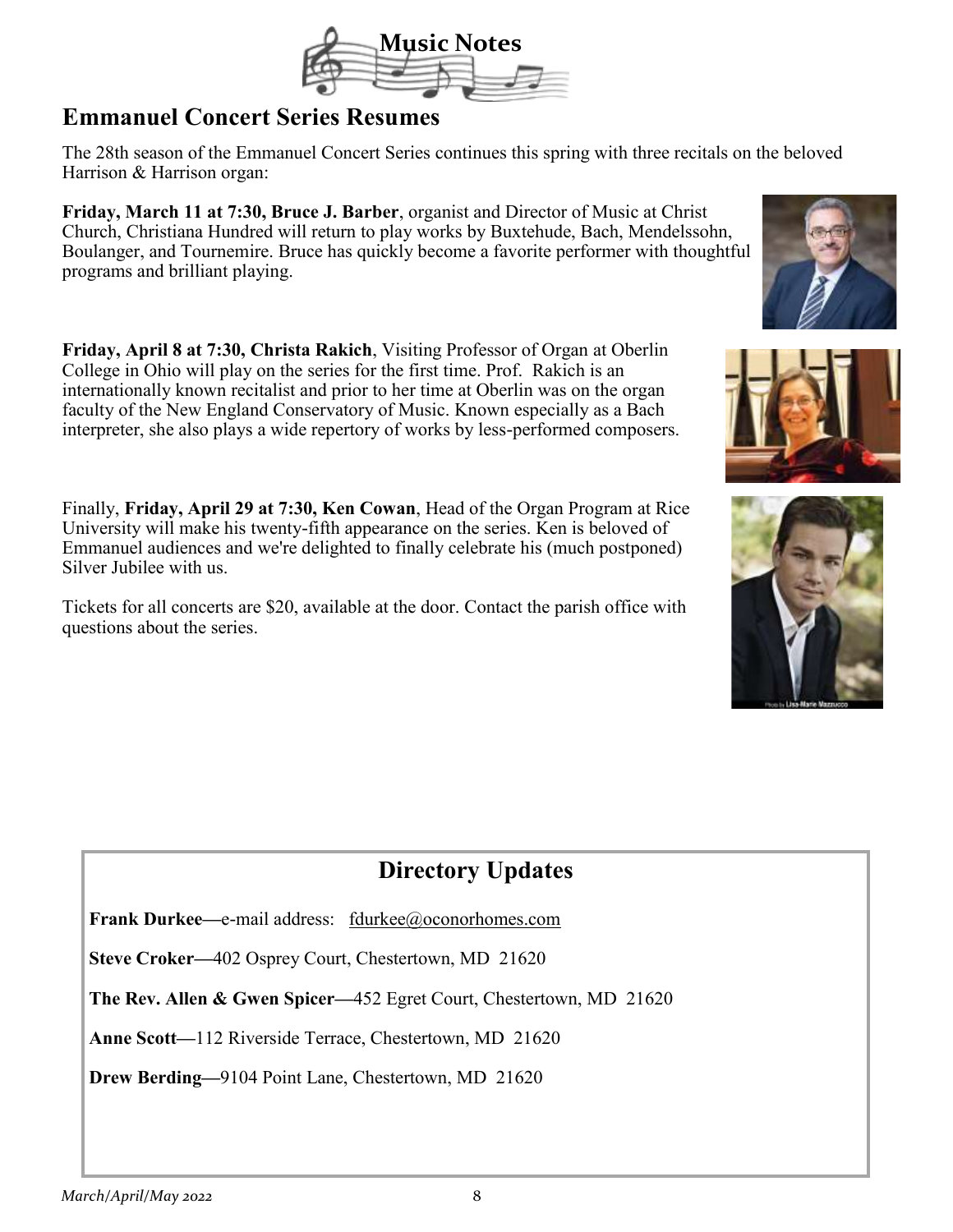# **Emmanuel Hosts An Artist Fellowship Exhibit Thursday – Sunday, March 18 – April 1, 2022**

The Kent Cultural Alliance (KCA) is excited to present an exhibition of work by five Kent County Artists selected and commissioned to interpret one or more stories of African American history collected by the Chesapeake Heartland: An African American Humanities Project (CH).

A panel of six (three KCA Board Members and three CH Steering



Painting by Allen Johnson

Committee members) selected the five artists: Bogey Brown, Allen Johnson, Jason Patterson, Mike Pugh, and Gordon Wallace.

John Schratwieser, Director of the Kent Cultural Alliance, shares that "The Chesapeake Heartland Project has been an extraordinary community-wide and county-wide project. It has been our privilege here at KCA to play a small part and to help bring these important stories of American History to light through art."

The Exhibition will open on Friday, March 18, 2022 with a reception from 5 - 7 p.m. in the Parish Hall at Emmanuel. The artists' work, in various media such as digital photography, portraiture, ceramics, painting and digital art, will be on display for two weeks. Exhibit hours are Thursday - Saturday, 11 am to 4 pm and Sunday from 1 pm to 4 pm from March 19 through Friday, April 1. There will be an "Artists' Talk" on Saturday, March 19 at 12 noon, and a closing reception on Friday, April 1 from 5 - 7 p.m. The exhibit and all talks and receptions are free and open to the public. Masks are required inside Emmanuel Church & Parish Hall.

Ranging in age from 25 - 83, the five artists are a mix of lifetime residents of Kent County and relatively new residents, coming from a wide range of backgrounds. These artist fellowship awardees have brought their talents to this project and have helped the KCA to achieve its goal of using art to create access to stories the general public might otherwise not know about.

Kacey Stewart, Assistant Director for Programs and Experiential Learning at Washington College's Starr Center for the Study of the American Experience said, "The way the five fellows explore Kent County's African American history in new and creative ways through art really speaks to the power of community members interpreting their own history. We could not be more excited by this partnership with the Kent Cultural Alliance."

**The Kent Cultural Alliance** is a 501c3 organization focused on service to and support of artists and arts organizations for the purpose of engaging the people of Kent County through creativity. www.kentculture.org **Chesapeake Heartland: An African American Humanities Project** is an innovative new collaboration between Washington College, the Smithsonian's National Museum of African American History and Culture (NMAAHC), and a broad array of community partners in Kent County, a rural area on Maryland's Eastern Shore. The project's name derives from the Chesapeake region's identity as the heartland of African American history and culture since the arrival of the first Africans at Jamestown in 1619. Kent County, where Washington College is located, is in many ways a microcosm of that history, with its own rich and diverse African American heritage dating back nearly four centuries. www.chesapeakeheartland.org



Portrait and Frame, by Jason Patterson

Ceramic by Mike Pugh.

The encircling text reads:

*Harriet Tillison was not allowed to speak for herself when she was tarred and feathered for helping the enslaved to escape. June 23, 1858, Chestertown, Maryland*



*March/April/May 2022* 9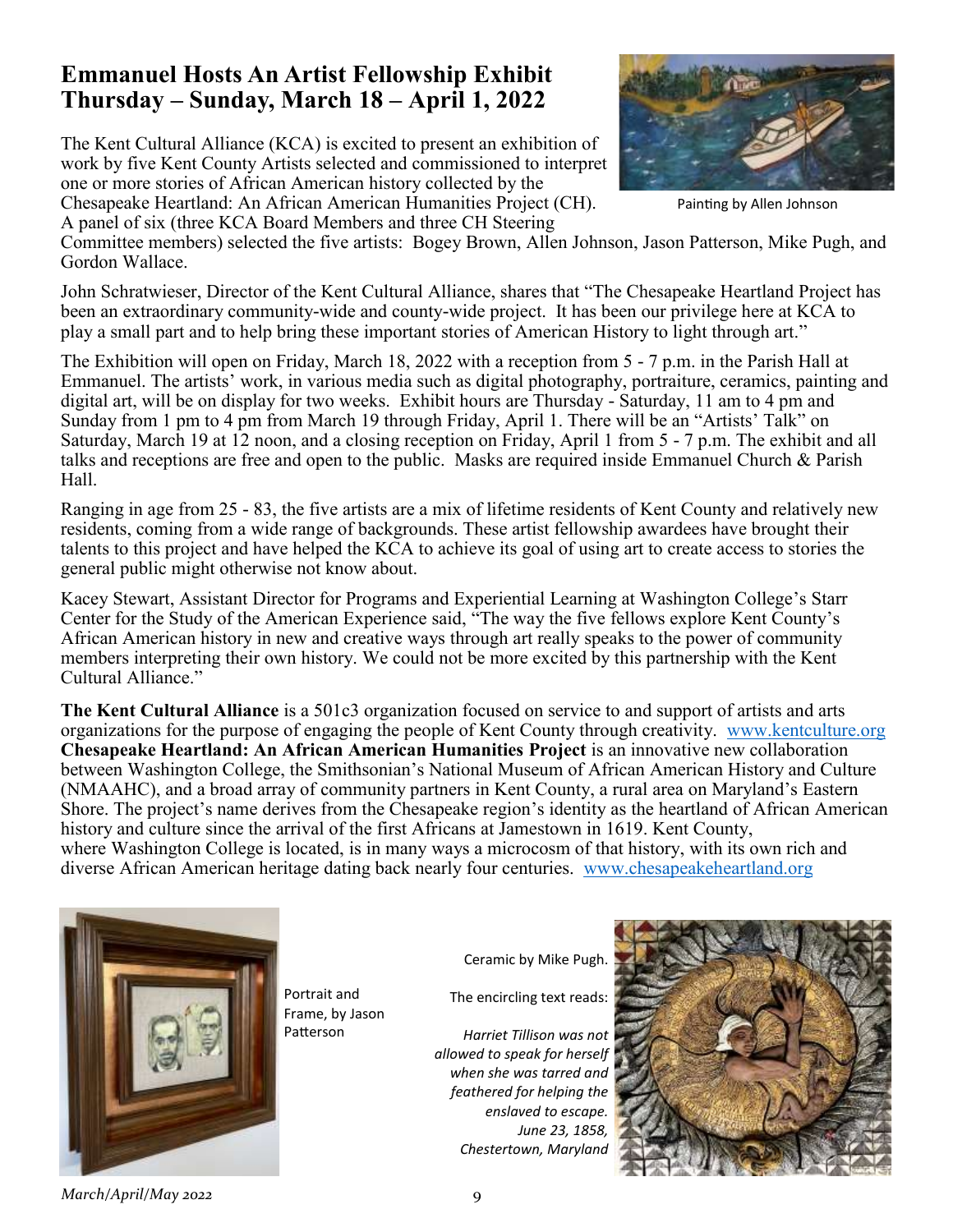#### **Calendar Highlights Every Week**

**KNIFTY KNITTERS—Meets each Monday at 1 p.m. in Dwyer Hall.** 

**Choir Rehearsal—**Choir rehearses every Tuesday from 5—6:30 p.m., and every Sunday morning, beginning at 9:30 a.m. *(subject to change)*

**BIBLE STUDY—Each Wednesday at 11 a.m.** 

**Mid-day Eucharist with Anointing for Healing—**Each Wednesday at noon; the service lasts about 30 minutes

**Alcoholics Anonymous**—Meets each Thursday evening, 8 p.m. in the Parish Hall.

**Please Note: Masks are required for all who are participating in indoor activities at Emmanuel, until further notice. Thank you for your cooperation.**

# **March**

**Wednesday, March 2, Ash Wednesday** Services at 12 noon and 6 p.m.

**Thursday, March 3, 2 p.m.** Heron Point Eucharist Wesley Hall, Rev. Frank St. Amour

**Friday, March 11, 7:30 p.m.** Organ Concert featuring Bruce Barber

**Sunday, March 13, 12 –2.p.m.** Vestry meeting **Wednesday, March 16, 8 a.m.** St. Andrew's Brotherhood Breakfast

**Thursday, March 17, 11 a.m.—5 p.m.** Kent Cultural Alliance Exhibition set-up

**Friday, March 18, 5-7 p.m.** Kent Cultural Alliance Exhibition Opening Reception

**Saturday, March 19, 11 a.m.—4 p.m.** Kent Cultural Alliance Exhibition open to public; artist talk at 12 noon

**Sunday, March 20, 1—4 p.m.** Kent Cultural Alliance Exhibition open to public

**Thursday through Saturday, March 24-26, 11 a.m.—4 p.m.** Kent Cultural Alliance Exhibition open to public

**Sunday, March 27, 1—4 p.m.** Kent Cultural Alliance Exhibition open to public

**Thursday, March 31, 11 a.m.—4 p.m.** Kent Cultural Alliance Exhibition open to public

# **April**

**Friday, April 1** 11a.m.—4 p.m. Kent Cultural Alliance Exhibition open 5-7 p.m.—Closing Reception

**Saturday, April 2, 11 a.m.—3 p.m.** Kent Cultural Alliance Exhibition break-down day

**Thursday, April 7, 2 p.m.** Heron Point Eucharist Wesley Hall, Rev. Darcy Williams

**Friday, April 8, 7:30 p.m.** Organ Concert featuring Christa Rakich

**Sunday, April 10**  Palm Sunday services at 8 & 10:30 a.m. Vestry Meeting, 12 noon—2 p.m.

**Thursday, April 14—Maundy Thursday** Service of Holy Eucharist, with Stripping of the Altar, 6 p.m.

**Friday, April 15—Good Friday**  Office closed in observance of Good Friday Good Friday service at noon Service of Tenebrae, 7:30 p.m.

**Monday, April 18—Easter Monday** Office Closed

**Wednesday, April 20, 7:30 a.m.** St. Andrew's Brotherhood breakfast

**Friday, April 29 7:30 p.m.** Organ Concert featuring Ken Cowan

# **May**

### **Sunday, May 1—Bishop's Visitation**

**Thursday, May 5 & Friday, May 6** Garden Club May Mart

**Thursday, May 5, 2 p.m.** Heron Point Eucharist, Wesley Hall, Rev. Frank St. Amour

**Sunday, May 15, 12-2 p.m.** Vestry meeting

**Wednesday, May 18—7:30 a.m.** St. Andrew's Brotherhood Breakfast

**Friday, May 26** Feast of the Ascension

**Monday, May 30—Memorial Day** Office Closed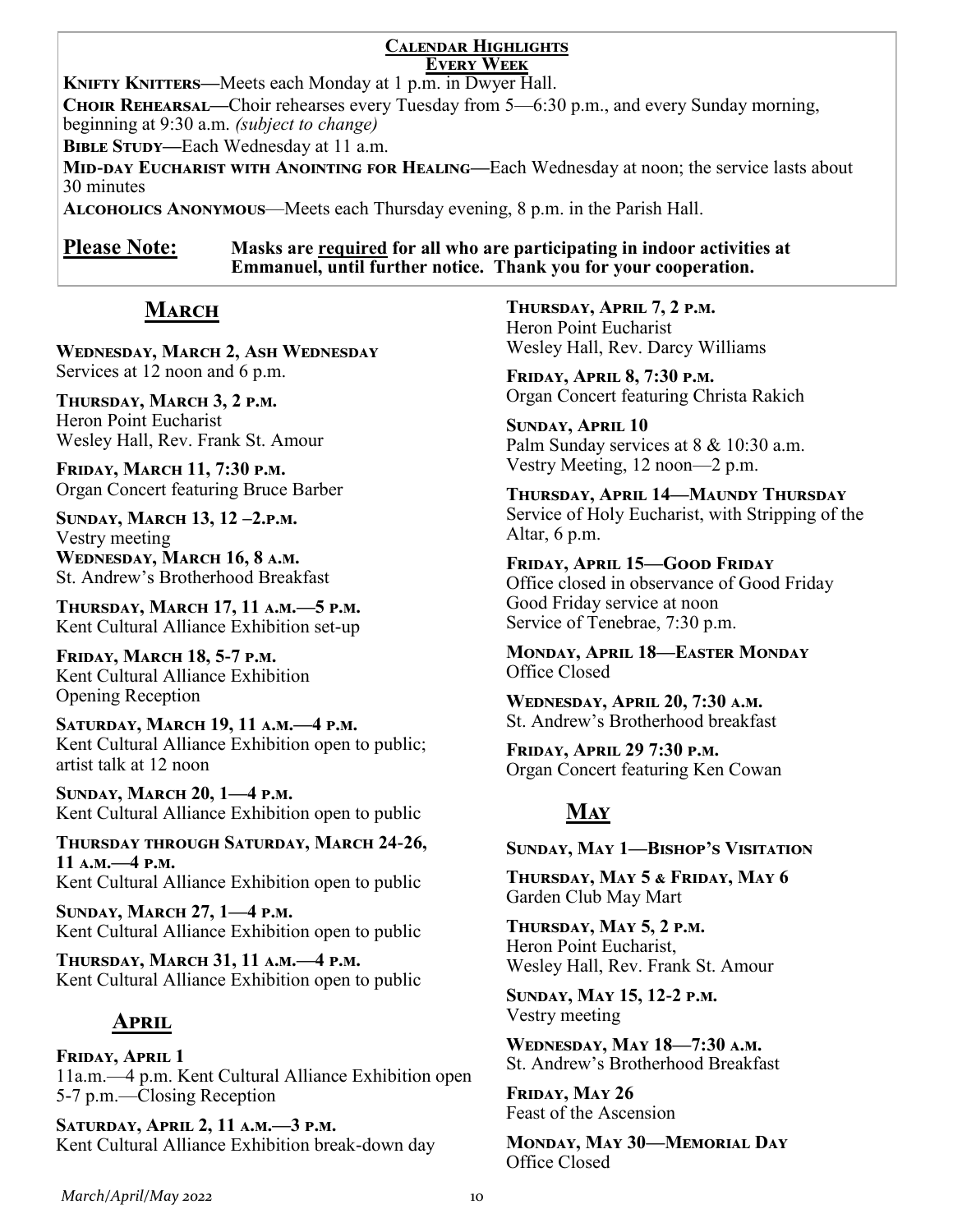# **Worship in March**

## **March 6 (LA) Lent I**

*Flowers: No Altar Flowers during Lent* **Parish Prayer Cycle:** Melissa Clarke; Ginger & Tom Collier; and Sid Cooper

# **March 13 (LA) Lent II**

*Flowers: No Altar Flowers during Lent* Parish Prayer Cycle: Lawson Cording; Steve Croker; Mary Booth Davis; and Betty De Jong

# **March 20 (LA) Lent III**

*Flowers: No Altar Flowers during Lent* **Parish Prayer Cycle:** Nancy & Tom DiAngelo; Alec Dick; and Nancy Dick

# **March 27 (LA) Lent IV**

*Flowers: No Altar Flowers during Lent* Parish Prayer Cycle: Karen & Gerry Docksteader; Penni Walker Doyle; and Sandee & David Durfee

# **Worship in April**

# **April 3 (LA) Lent V**

*Flowers: No Altar Flowers during Lent* **Parish Prayer Cycle:** Kathy & Frank Durkee; Mackey Dutton; the Rev. Eleanor Ellsworth; and Jenifer Emley

# **April 10 (R) Palm Sunday**

*Palms: James Thomas & Kathryn B. Ozman, Martha & Harvey Horsey, Olivia & William Bringman, and Anne Gray Daly* 

**Parish Prayer Cycle:** Brenda Fazekas; Barbara Fertig; Suzanne Fischer; and Karen & Richard Fitzgerald

### **April 17 (W) Easter Sunday**

*Flowers: Easter Memorials* **Parish Prayer Cycle:** Theodosia Fitzgerald; Joan Flaherty; Rollie Flynn; and Edith Noordewier Foley

### **April 24 (W) Easter II**

*Flowers: Easter Memorials* Parish Prayer Cycle: Sara & Shawn Forrest; Jenny

& Ricky Freebery; Herb Friedman; Joan Gaffner & Phoebe Kelly; and Ethel Gates

# **Worship in May**

## **May 1 (W) Easter III**

*Flowers: Anne Gray Daly*

**Parish Prayer Cycle:** Pat & Doug Gates; Donna & Tony Gibbons-Neff; and Liza, Joe, Lizzy, & Will Goetz

### **May 8 (W) Easter IV**

*Flowers: Theodore & Kathleen Landskroener, and Nila Kay Coleman*

**Parish Prayer Cycle:** Lisa, Sal, Denis, & Matthew Grande; Edith Grassi; the Rev. Daniel Gross; and Meg & Leif Gulbrandsen

# **May 15 (W) Easter V**

*Flowers: Robert Mark Tyson, and Roland & Nine Fischer*

**Parish Prayer Cycle:** Sally & Pres Harding; Karin & Don Hargy; Nancy & Fred Harmon; and Ann Hedgepeth

# **May 22 (W) Easter VI**

*Flowers: Bill Smith, and Olin & Jean Smith* **Parish Prayer Cycle:** Elizabeth & Brad Hollomon; Samantha Hollomon; Rachel, Brad, Luke, & Eli Hopkins; and Joan & Elmer Horsey

### **May 29 (W) Easter VII**

*Flowers: Pieter Verbeck* **Parish Prayer Cycle:** Darlene Housley; Peggy Huffmann; and John Huntington

### **June 5 (R) Day of Pentecost**

*Flowers: Margaret Newcomer & Morris Keene Barroll, Waldo Newcomer Barroll, Ann Athey & David Oakley Vanderpoel Barroll, and Richard Spencer Wethered Barroll* **Parish Prayer Cycle:** Peggy Hupfeldt; Jerry Hurley; and Mary Hutchison

*Notes: Uppercase letters in parentheses indicate liturgical colors: B=black, BL=blue, G=green, R=red,* 

*LA=Lenten array, P=purple, W=white*